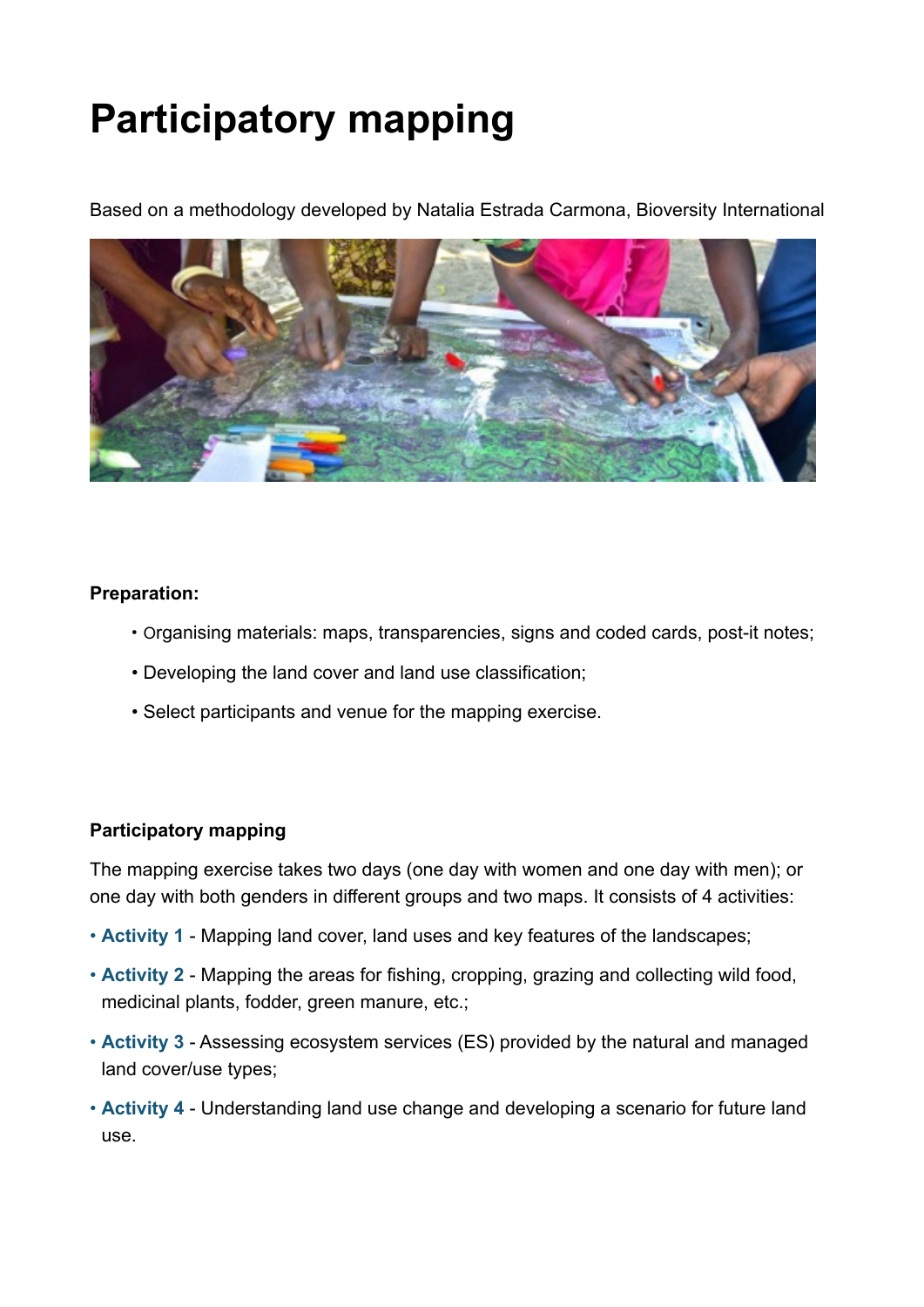# **1. Preparation for the mapping exercise**

### 1.1 Material

**Map**- We need 2<sup>1</sup> printed maps of the landscape (about 1 m by 1 m, or larger). We will use *Landsat* images at a scale of 1:70,000, covering a 37 km radius around the community. However, radius can be bigger if needed, for example in the case of nomadic activities. Natalia will help us get the maps - please send us the coordinates of the village(s) where you plan to carry out the exercise.

**Transparencies** - During the activities 1, 2 and 4, we will cover the map with transparencies on which participants will be mapping (e.g. drawing and marking different features). You will need at least 8 transparencies, which should be the same size as the map. During the mapping, please make sure that every transparency is well attached onto the map in order to insure the accuracy. Also, the map has the coordinates (mark as an asterisk), to facilitate the systematization of the information, please mark it in the transparencies (Figure 1).

**At the end of each activity take a photo of the drawings on transparencies to georeference them and digitize the information (Figure 1). The photo should be perpendicular to the map to avoid distortions. Please, mark every transparency with the proper information, for example, Female map, community Nalitoya, date 28 – Oct – 2014. This information will be strategic to verify the collected and systematized information.** 

**Signs and coded cards for activity 3** - In activity 3 each participant gets 10 coded cards for 10 ecosystem services described in **Table 1**. You should keep record of the participant's name and unique code assigned to each one.

Each cards has a **question** on a particular ES, for example, "*Where do you get the water you consume from*?" in local language and in English; and an **unique number for each participan**t.

In Zambia, the cards also had a symbol to indicate if it is during the raining or the dry season (**Figure 2**).

In addition we will need to prepare **signs** for all of the natural and managed land cover/ use types.

The unique number on the card enable us to keep track of which land cover/use types are used by gender and by each assessed ES.

 $1$  Activities 1 and 2 require one map, while activity 4 requires two maps.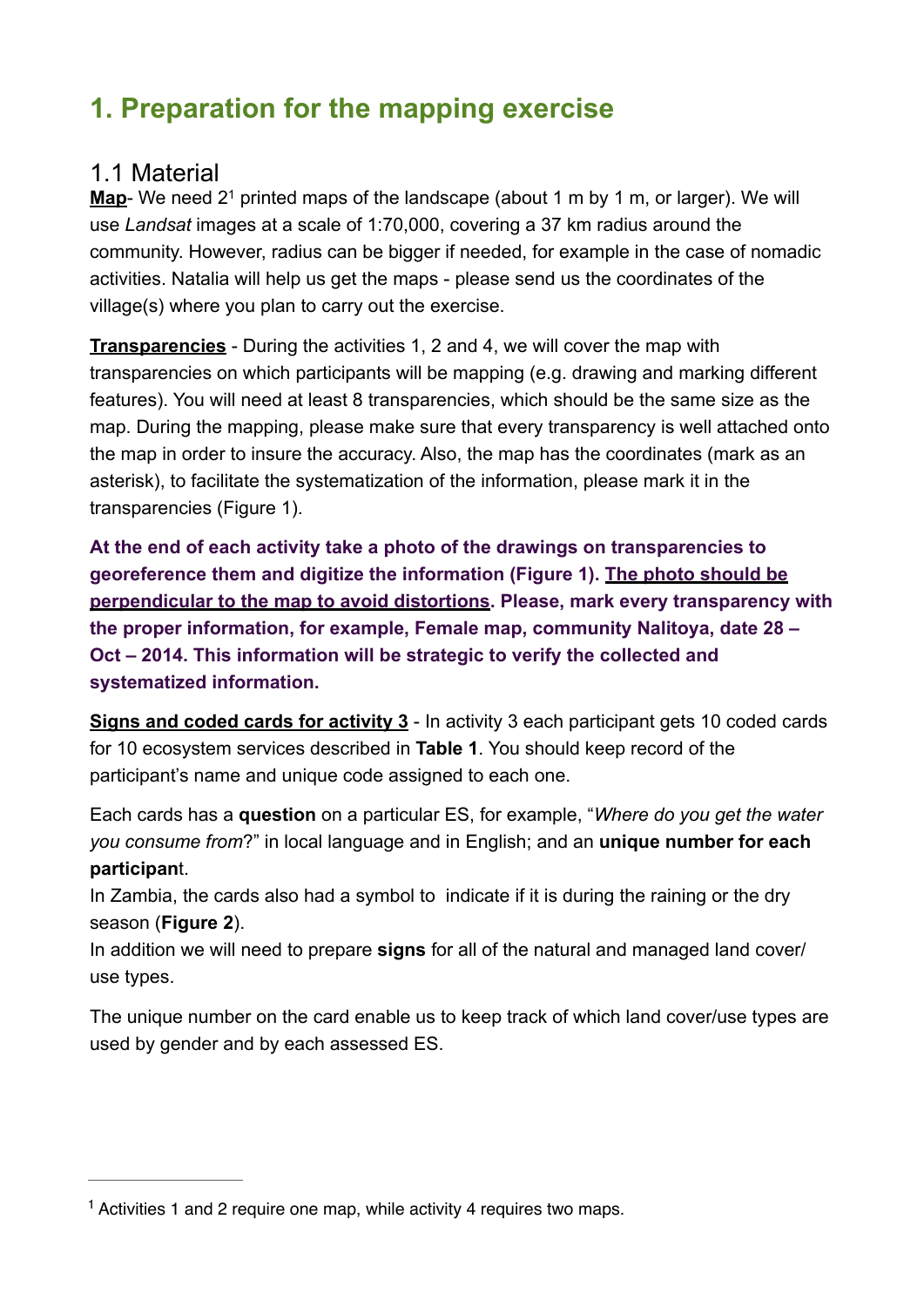

**Figure 1. Picture taken after Activity 1 was finished. Notice that the picture was taken from a perpendicular angle and it includes the used labels. The red circles show the coordinates in the map also painted in the transparencies as guidelines for the georreferencing stage.** 

| Mu yo kanga kai mezi a  | Mu yo kanga kai mezi a  |  |  |  |
|-------------------------|-------------------------|--|--|--|
| ku itusisa?             | ku itusisa?             |  |  |  |
| (Where do you go to get | (Where do you go to get |  |  |  |
| water for human         | water for human         |  |  |  |
| consumption?)           | consumption?)           |  |  |  |
|                         |                         |  |  |  |

**Figure 2. Coded cards to assess ES. Labels on the floor indicating the different land types that provides ES.** 

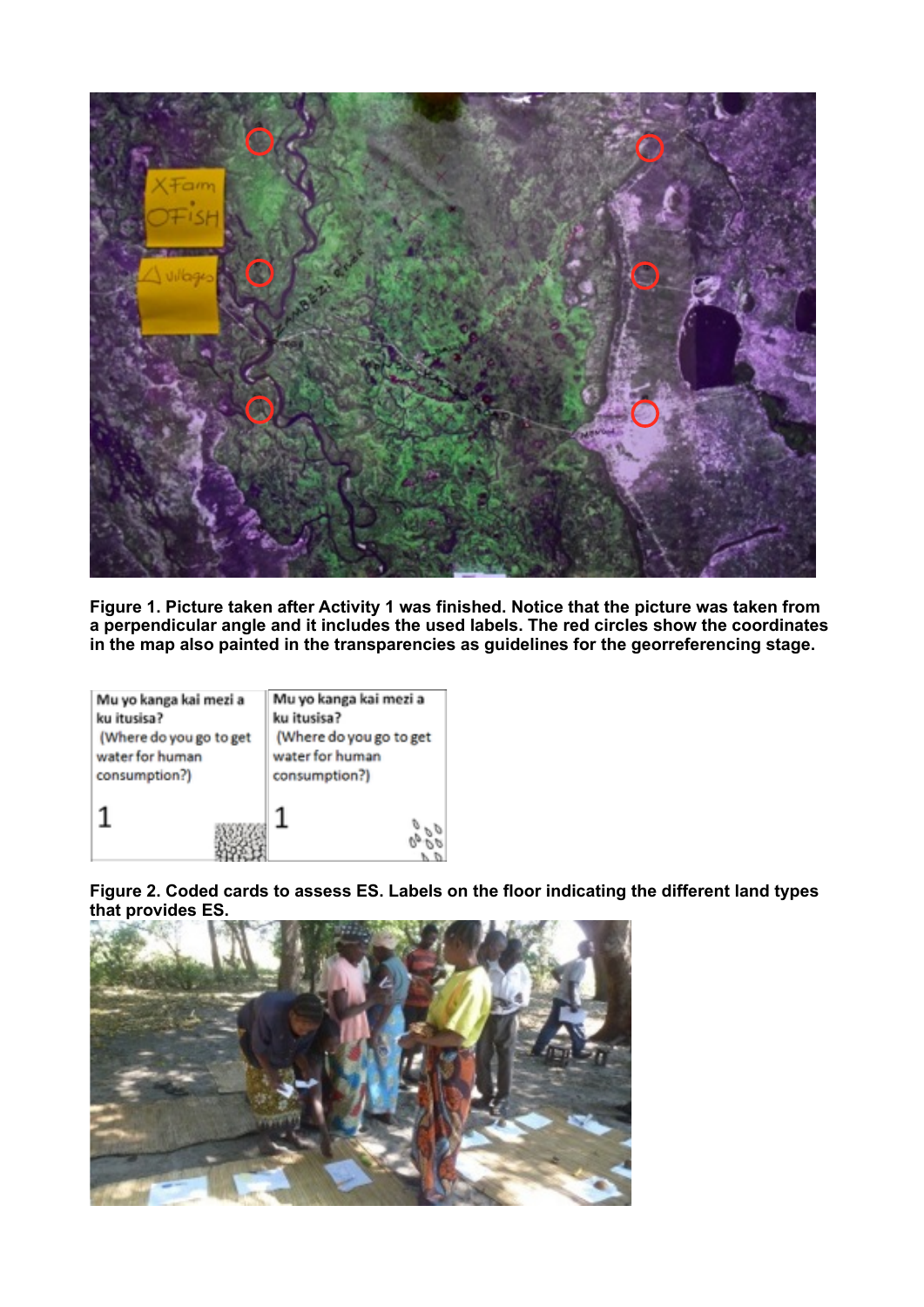# 1.2 Land use and land cover classification

Identify the main types of land cover and land use with key informants and transect walks. This will help you guide the mapping exercises and prepare for activity 3. The main land cover/use types can include upland fields, lowland fields, agroforestry gardens, forests, sacred sites, etc.

Transect walks are guided "tours" with knowledgeable community members through transects of the landscape in order to explore and describe the physical and social organization of the communities. Transects should cover as many micro-ecological zones as possible (production, social groups, landscape units). See more information on more on transect walks in annex 1.

## 1.3 Organise participants and venue for the mapping exercise

The mapping exercise involves approximately 20 members per community: 10 men and 10 women. If possible, they should not be couples (i.e. husband and wife) to provide more independent data. Dividing the participants by gender allows us to determine any differences in land use and perceptions of ecosystem services between women and men. Keep in mind that a whole day activity will get people tired and results might get bias due to this. So, make sure the activities are dynamic and people have enough time to rest in between activities.

# **2. Mapping exercise**

# 2.1. Activity 1 - Mapping land cover, land uses and key features of the landscapes

- 1. Cover the map with transparency 1.
- 2. Ask the participants to draw the main features (e.g. rivers, roads, ponds) and mark the exact location of their community. This will help everyone to recognize and locate themselves in the map. Make sure you spend enough time doing this, since good results depend on communities' recognition of their landscape. Make sure you assess, clarify and apply the scale and orientation concepts.
- 3. Then ask the participants to draw natural and managed land cover/use types by drawing polygons.
- 4. Before moving to activity 2 take a picture of the drawings on transparencies for georeferencing and digitising the information.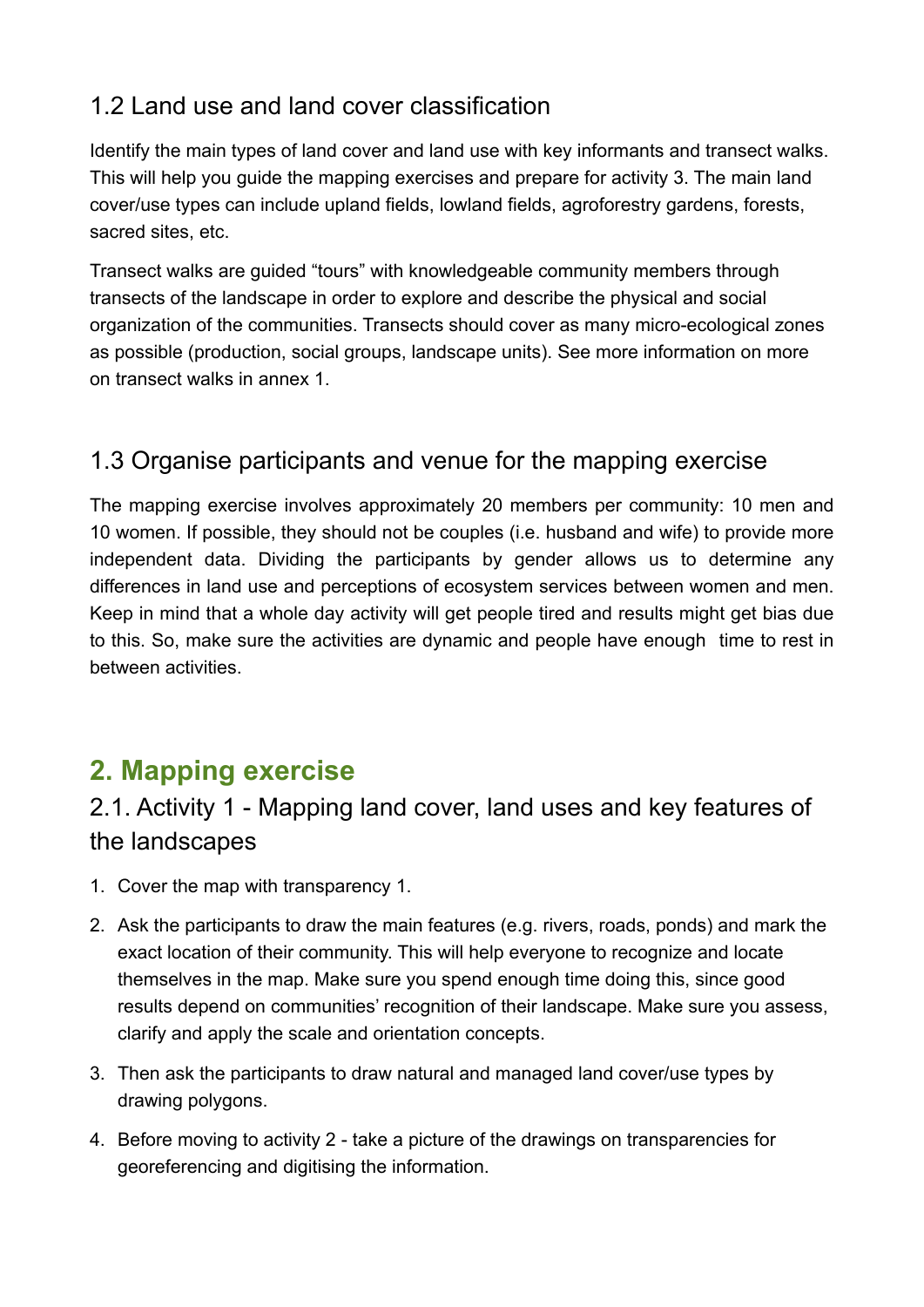# 2.2 Activity 2 - Mapping the areas for fishing, cropping, cattle grazing and wild plant collection

- 1. Cover the map with transparency 2
- 2. Ask each participant to mark the areas they use for
	- fishing
	- cropping
	- cattle grazing
	- collecting wild foods, medicinal plants and plants for other uses green manure, fodder and composting materials.

Differential symbols can be used for each of the 4 categories: crosses for cropping; triangles for fishing; squares for grazing and circles for wild food and medicinal plants.

3. Take a picture of the drawings on transparencies. Figure 3 is an example of how the information looks when its georeferenced and digitalised

#### **Figure 3. Cropping, grazing and fishing areas in 3 villages in Zambia stratified by gender.**

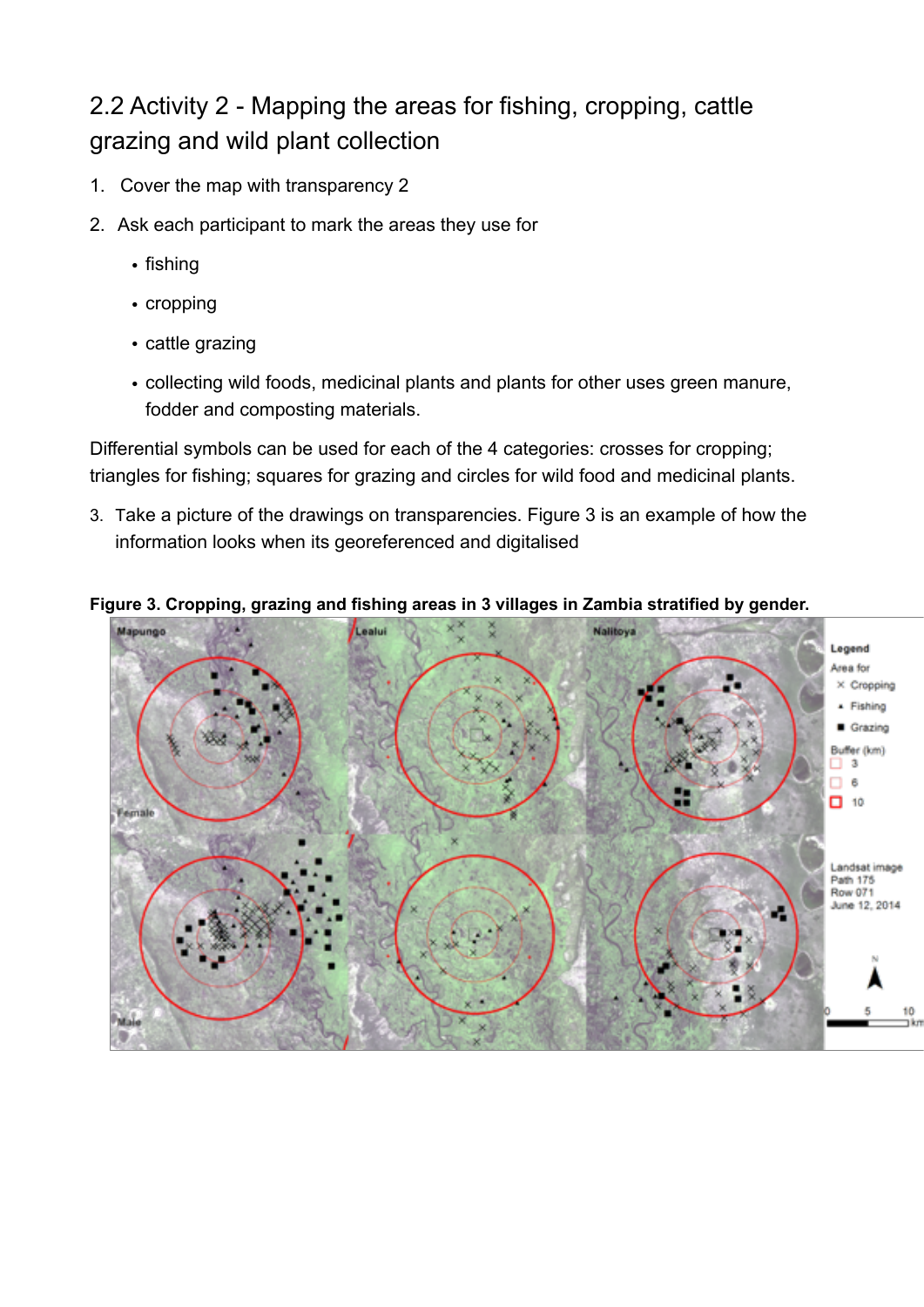### 2.3 Activity 3 - Assessing ecosystem services

Ecosystem services are assessed in a game-like exercise using signs for each land cover/ use type and coded cards.

Signs for all of the natural and managed land types - Make signs for each land cover/use type on a sheet of paper. For example, a sheet of paper with forest sign, which can simply say forest in local language. Distribute the signs in the room. The distributed signs represent the landscape.

Coded cards - Prepare coded cards with a unique number and a question (in English and local language). A unique number is a number assigned to each participant beforehand. For example the participant with number 1 will get 10 cards - each card with one of the 10 questions (Table 1). The farmer with number 2 will get 10 cards with number 2 on them, and so on.

Ask question by question and let the participants move around to allocate the card in the land cover type that best corresponds to the question. For example, ask the first question "*Where do you go to get water for human consumption?*". After all participants allocate the card that best corresponds to that question (for example lake or forest) - move on to the next question.

Provide additional cards in case a ES is provided by two or more land types.

|                | <b>Type</b>  | ES assessed                                                                                            |
|----------------|--------------|--------------------------------------------------------------------------------------------------------|
|                | Provisioning | Where do you go to get water for human consumption?                                                    |
| $\overline{2}$ | Provisioning | Where do you go to get water for agriculture?                                                          |
| 3              | Cultural     | Which areas are important for cultural reasons?                                                        |
| 4              | Regulating   | Which areas are important to minimise the impacts of floods?                                           |
| 5              | Regulating   | Which areas are important to minimise the impact of droughts?                                          |
| 6              | Regulating   | Which areas are important to reduce soil erosion?                                                      |
| 7              | Regulating   | Which areas are important to maintain soil fertility?                                                  |
| 8              | Regulating   | Which areas are important for pollination?                                                             |
| 9              | Regulating   | Which areas are important for wildlife (for example for mating season, forage,<br>spawning, migration) |
| 10             | Regulating   | Which areas are important for pest control?                                                            |

#### **Table 1. Ecosystem services and questions for the cards**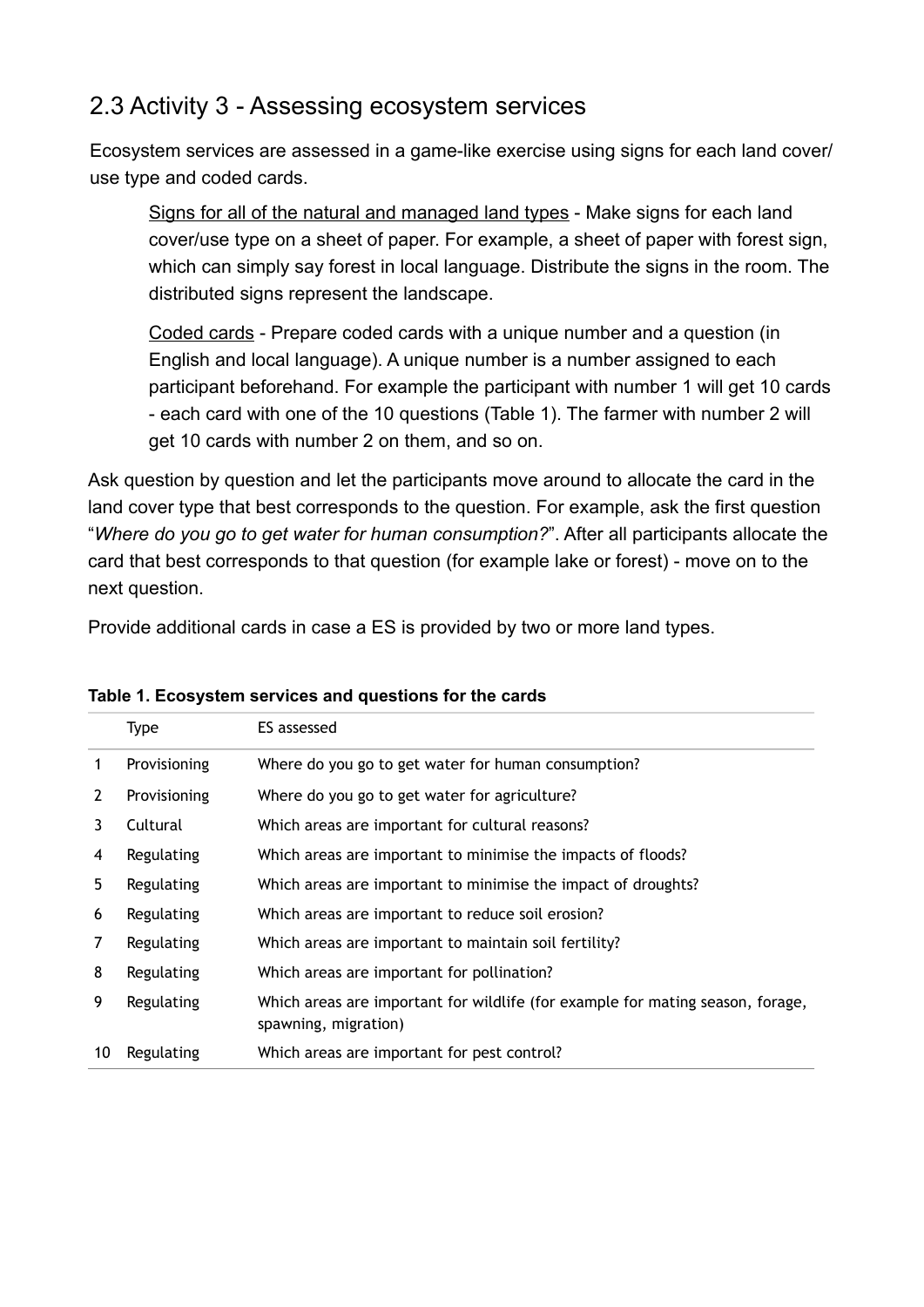# 2.4 Activity 4 - Past and future landscapes

Split the participants in 2 groups (5 participants in each group).

1**.** Cover the map with transparency 3 and ask the participant in group 1 to make a map of land cover/uses in the past (for example 40 years ago) in the same way like in Activity 1 by drawing polygons on the map.

2. Cover the map with transparency 4 and ask participant in group 2 to imagine and draw how they would like the landscape to be in the future.

### 2.5 Final discussion

Discuss the differences between past, present and future landscape maps.

| Table 2. Check list - Before, during and after the mapping exercise |  |  |  |  |  |  |  |  |  |  |  |
|---------------------------------------------------------------------|--|--|--|--|--|--|--|--|--|--|--|
|---------------------------------------------------------------------|--|--|--|--|--|--|--|--|--|--|--|

| <b>Before mapping workshop</b>                                                                                                       |  |  |  |  |
|--------------------------------------------------------------------------------------------------------------------------------------|--|--|--|--|
| Print the map                                                                                                                        |  |  |  |  |
| Organise material for mapping: transparencies, markers, paper                                                                        |  |  |  |  |
| Select participants and venue for the mapping exercise                                                                               |  |  |  |  |
| Prepare land cover and land use classification                                                                                       |  |  |  |  |
| Make signs for the natural and managed land cover/use types for Activity 3                                                           |  |  |  |  |
| Make coded cards for Activity 3                                                                                                      |  |  |  |  |
| Arrange refreshment(lunch, tea, coffee and cookies). You can pay the people in the<br>community to prepare refreshments and lunch.   |  |  |  |  |
| Participatory mapping (2 mapping workshop, each lasts 1 entire day)                                                                  |  |  |  |  |
| Introduction                                                                                                                         |  |  |  |  |
| Make a participant list: Collect information about the participants (name, age,<br>gender, village name).                            |  |  |  |  |
| Activity 1 - Mapping land cover, land uses and key features                                                                          |  |  |  |  |
| Activity 2 - Identifying areas for fishing, cropping, cattle grazing and wild plants<br>collection                                   |  |  |  |  |
| Activity 3 - Assessing ecosystem services                                                                                            |  |  |  |  |
| Activity 4 - Past and future landscapes                                                                                              |  |  |  |  |
| <b>Data analysis</b>                                                                                                                 |  |  |  |  |
| Georeference and digitise the information on the transparencies from activities 1, 2<br>and 4. Write up the results from activity 3. |  |  |  |  |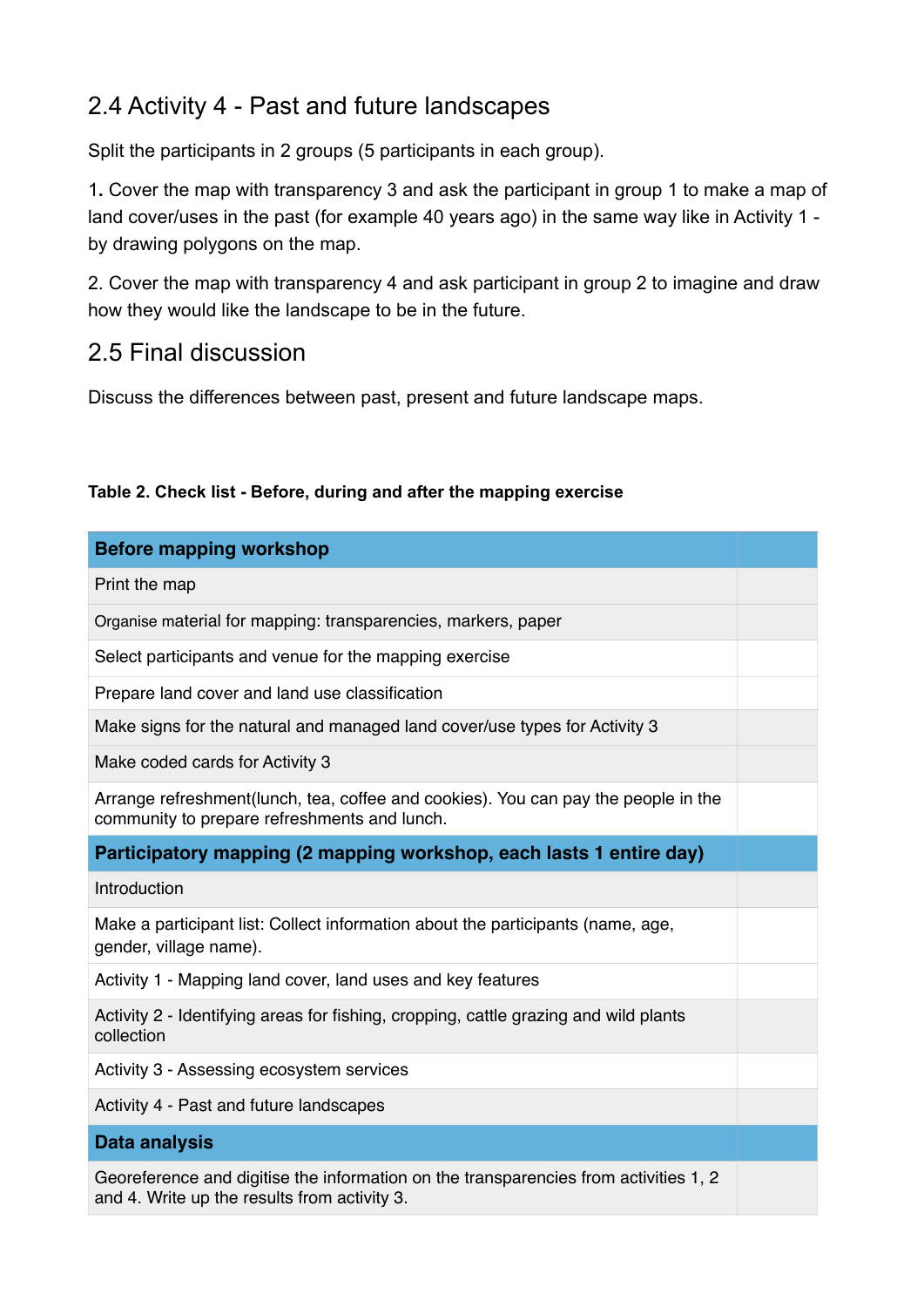### Transect walk

One way to do the transect walk is described in the paragraph below.

Divide the map into grids and define a route that passes through various micro-ecological zones. The research team and the informant/s transect (walk through) the grids either by foot (or vehicle, depending on the distances involved) but it is better to do it slow to register more details. During the walk, you can draw the main components of the transect and asks questions to the informant/s. The notes taken during the tour can be expanded into full transcripts for each transect walk.

Below you will find some examples of the questions for the transect walk. These questions were taken from:<http://www.fao.org/docrep/t1700e/t1700e06.htm>

#### Sample questions

• When does the group cross into different micro-ecological zones/one clue is to note when the soil type changes)?

• Are there different land uses in different micro-ecological zones?

• As the different micro-ecological zones are crossed, questions should be asked to get a sense of what kind of tenure arrangements exist. Is the land owned? borrowed? the subject of conflict? Is it farmed by men? women? outsiders?

• Are there some areas that are more in demand than others? How is this land allocated?

• What is the significance of any fences or boundaries that are observed? Are there more in some areas than another? Why? (Fences are often indicators that there is a competition for land or competing uses such as grazing and cultivation.)

• Uses of various trees should be investigated. Who is allowed to use the trees and for what purpose? Are the rules the same for all tree species? Do they vary depending on where the tree is located?

• Do people plant trees? protect trees?

• What are the water sources in the territory? How are they controlled or managed?

• Is any of the land that is being passed through borrowed? if so, it is useful to begin to find out about borrowing practices in the community.

• Where do animals pasture? drink? Are there conflicts associated with either of these activities?

- Do animals come from outside the village to use the territory?
- How does land use vary at different times of the year?